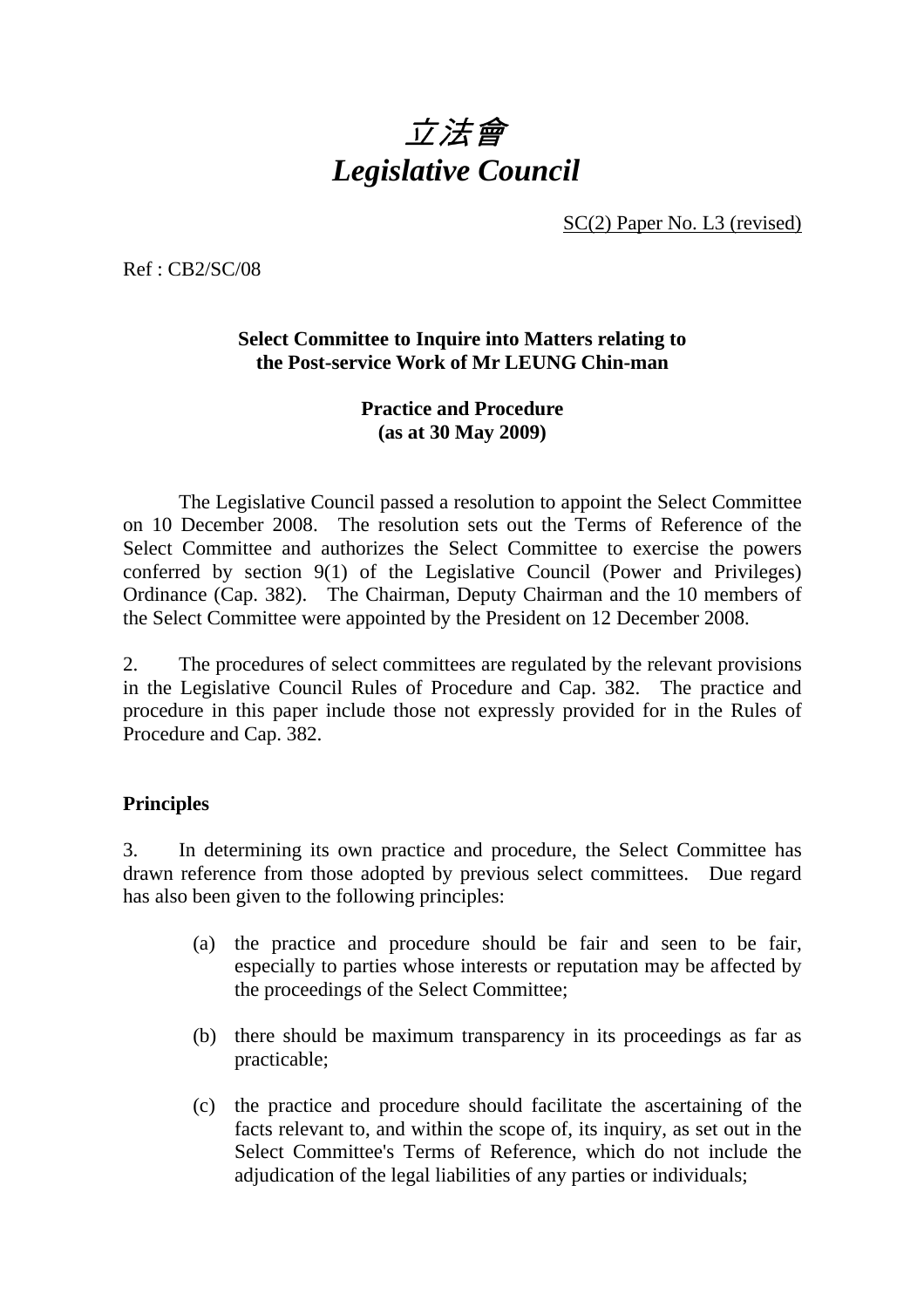- (d) its proceedings should be conducted with efficiency; and
- (e) the cost of the proceedings should be kept within reasonable bounds.

## **Practice and procedure**

#### Term of office

4. In accordance with Rule 78(4) and (5) of the Rules of Procedure, the Select Committee shall be dissolved upon reporting to the Council or at the end of a term. If the Select Committee is of the opinion that it will not be able to complete consideration of the matter before the end of a term, it shall so report to the Council.

#### Chairmanship

5. All meetings of the Select Committee are chaired by the Chairman or, in his/her absence, by the Deputy Chairman. In accordance with Rule 79(3) of the Rules of Procedure, in the event of the temporary absence of the Chairman and Deputy Chairman, the Select Committee may elect a chairman to act during such absence.

#### Quorum

6. Rule 78(3) of the Rules of Procedure provides that the quorum of a select committee shall be one-third of the members excluding the chairman (a fraction of the whole number being disregarded). The quorum of the Select Committee shall therefore be three members excluding the Chairman. The Clerk to the Select Committee will draw to the attention of the Chairman on the absence of a quorum as and when there is such absence.

#### Voting

7. In accordance with Rule 79(5), 79(6), and 79A(1) of the Rules of Procedure, divisions in the Select Committee shall be taken by the Clerk to the Select Committee who shall ask each member separately how he/she wishes to vote and record the votes accordingly. Neither the Chairman nor any other member presiding shall vote, unless the votes of the other members are equally divided in which case he/she shall have a casting vote, which shall not be exercised in such a way as to produce a majority vote in favour of the question put.

8. Decisions of the Select Committee shall be decided by a majority of the members present and voting, which is done by a show of hands. Abstentions are not counted for the purpose of determining the result of the vote.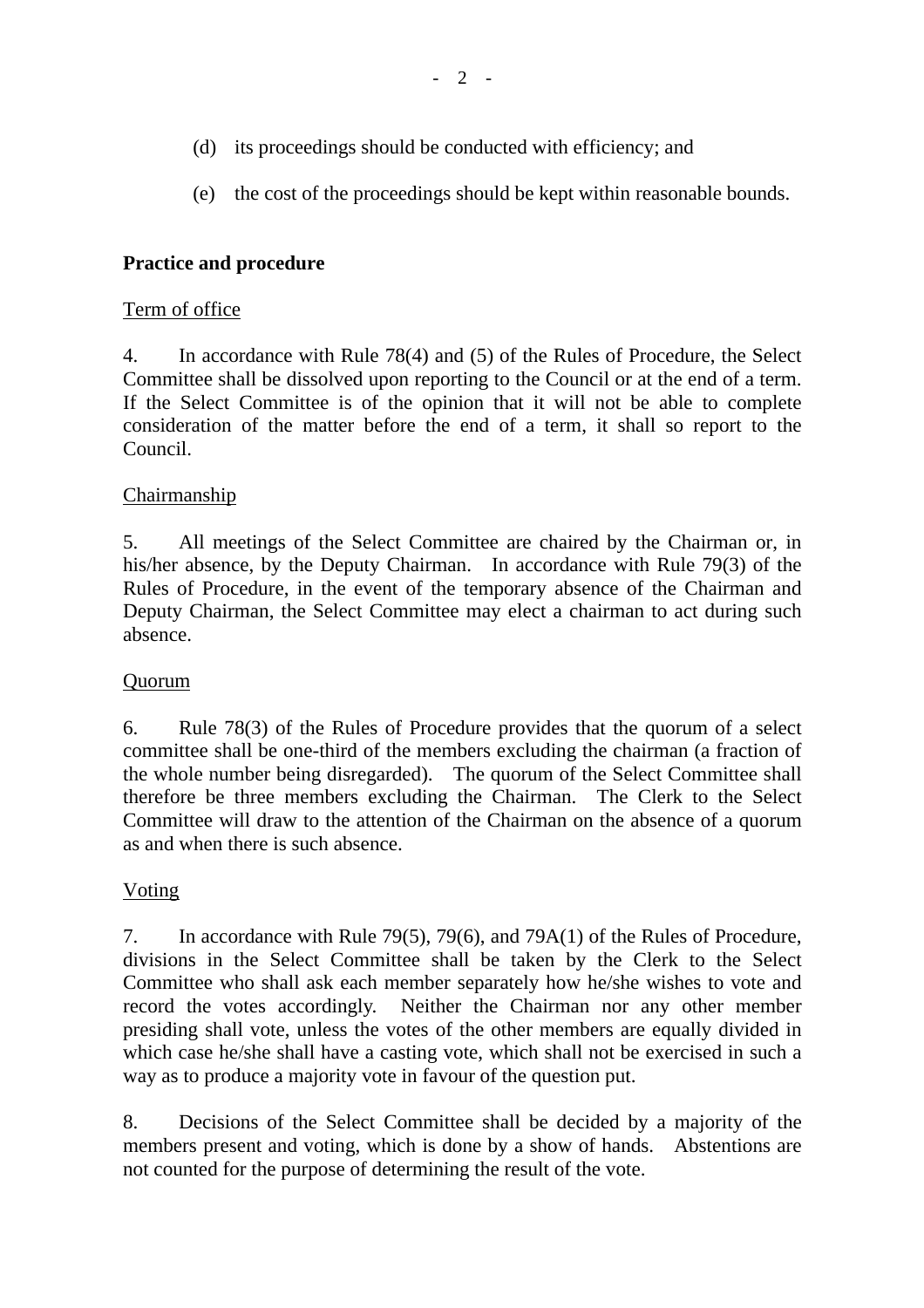#### Power to compel evidence

9. The Select Committee may, subject to sections 13 and 14 of Cap. 382, order any person to attend before it and to give evidence or to produce any paper, book, record or document in the possession or under the control of such person.

10. The Select Committee may also request any person or body to attend a meeting to give evidence orally, invite any person or body to give evidence in writing or any person or body to produce specified documents to the Select Committee.

11. The privileges and immunities provided in Cap. 382 are available in proceedings before the Select Committee which include hearings and deliberative meetings. Any person not lawfully ordered to attend to give evidence or to produce any paper, book, record or document before the Select Committee is not protected by section 14(1) of Cap. 382 relating to privileges of witnesses.

#### Conduct of meetings

## *General principles*

12. In accordance with Rule 79(1) of the Rules of Procedure, the deliberations of the Select Committee shall be confined to the matter or matters referred to it by the Council.

13. A schedule of meetings for the Select Committee is usually agreed beforehand, but the Chairman has the authority to determine the date and time of meetings. Members will be notified by the Clerk of the time and venue of meetings. Where considered appropriate, the Select Committee may meet outside the Legislative Council Building.

14. In accordance with Rule 79(2) of the Rules of Procedure, meetings of the Select Committee shall be held in public unless the Chairman otherwise orders in accordance with any decision of the Select Committee.

#### *Meetings for the examination of witnesses*

15. Examination of witnesses will normally be conducted in public. Exceptions to open hearings may be made as decided by the Select Committee, based on the individual circumstances of each occasion.

16. During open hearings, members should only ask questions for the purpose of establishing the facts in connection with the inquiry. Members should not make comments or statements during these hearings.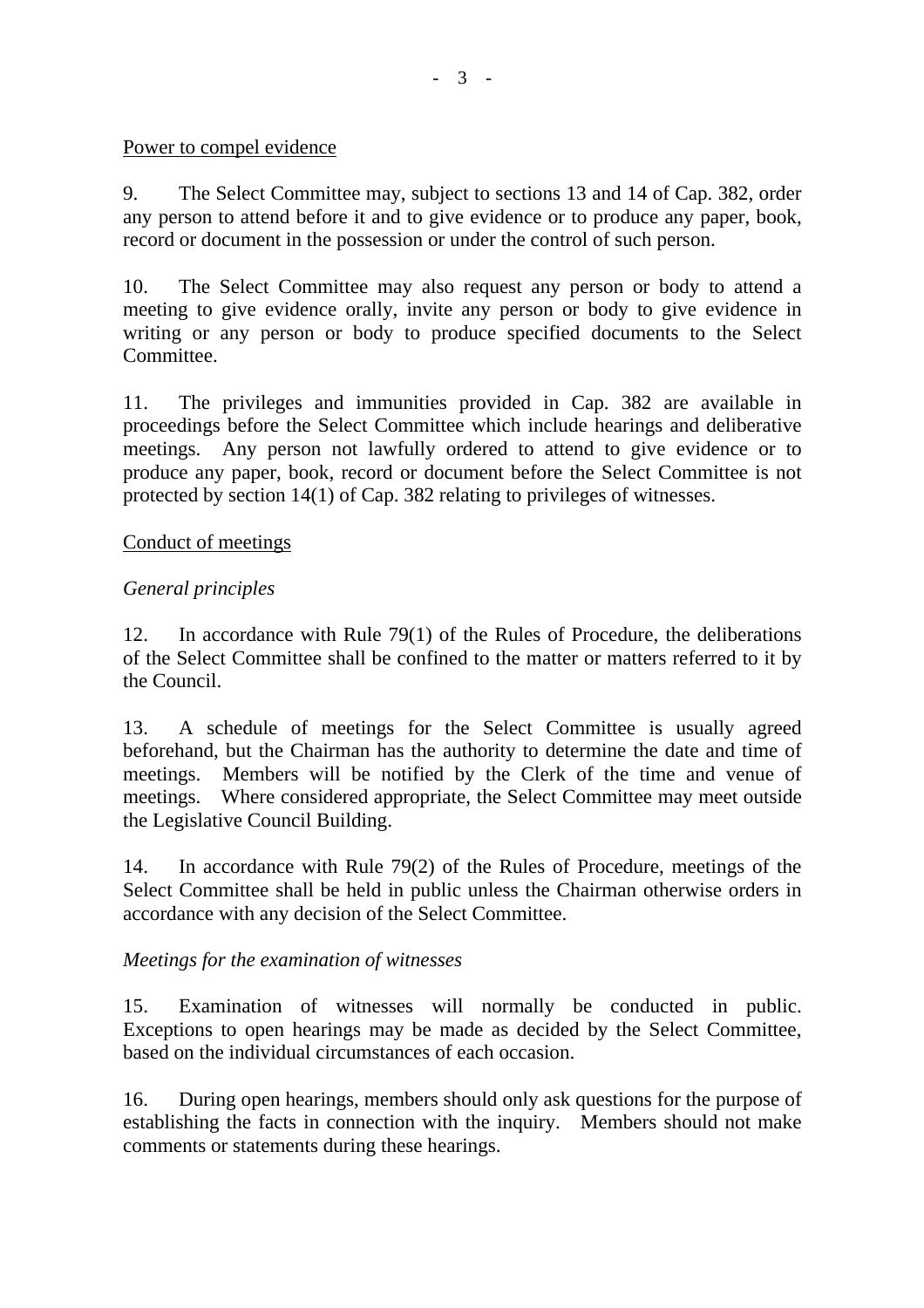#### 17. Public hearings are generally conducted in the following manners:

- (a) at the beginning of each open hearing, the Chairman reminds the public and the media that dissemination or disclosure of the evidence given at the hearing outside the proceedings is not protected under Cap. 382. The media should obtain legal advice as to their legal responsibilities;
- (b) where it is decided that witnesses should be examined on oath, the Chairman will administer the oath under section 11 of Cap. 382 before the examination starts;
- (c) facts are established by questions and evidence given at hearings. Usually, the Chairman will first make an introduction and then ask the witness an appropriate opening question, giving him/her an opportunity to state his/her case;
- (d) members wishing to ask questions should so indicate by a show of hands, and are called upon to ask questions. The Chairman will ensure, as far as possible, that members have equal opportunities to ask questions and that the hearing is conducted in a structured manner;
- (e) the Chairman will decide whether a question or evidence is relevant to, and within the scope of, the Select Committee's inquiry, as set out in its Terms of Reference;
- (f) short follow-up questions may be allowed. Follow-up questions should be questions seeking further answers to the original question or clarifications to the answers given. The Chairman has the discretion to decide whether a question is a follow-up question and whether it should be allowed or otherwise; and
- (g) The privilege in Cap. 382 is available only within the context of the hearings. All members, including non-Select Committee Members should refrain from making comments relating to the hearing outside the proceedings. Evidence given in closed meetings should not be made public by any members.

18. Unless excused under section 13(2) of Cap. 382 or justifiably claiming privilege under section 15, a witness summonsed under section 9 of Cap. 382 must answer all lawful and relevant questions from the Select Committee. If he/she refuses to do so, he/she commits an offence under section 17 of Cap. 382 and is liable to prosecutions. If the witness claims privilege from disclosure of evidence on grounds of public interest immunity, the procedure as set out in the Council's resolution concerning the usage and practice in regard to the determination of claims of public interest privilege in **Appendix I** will be followed.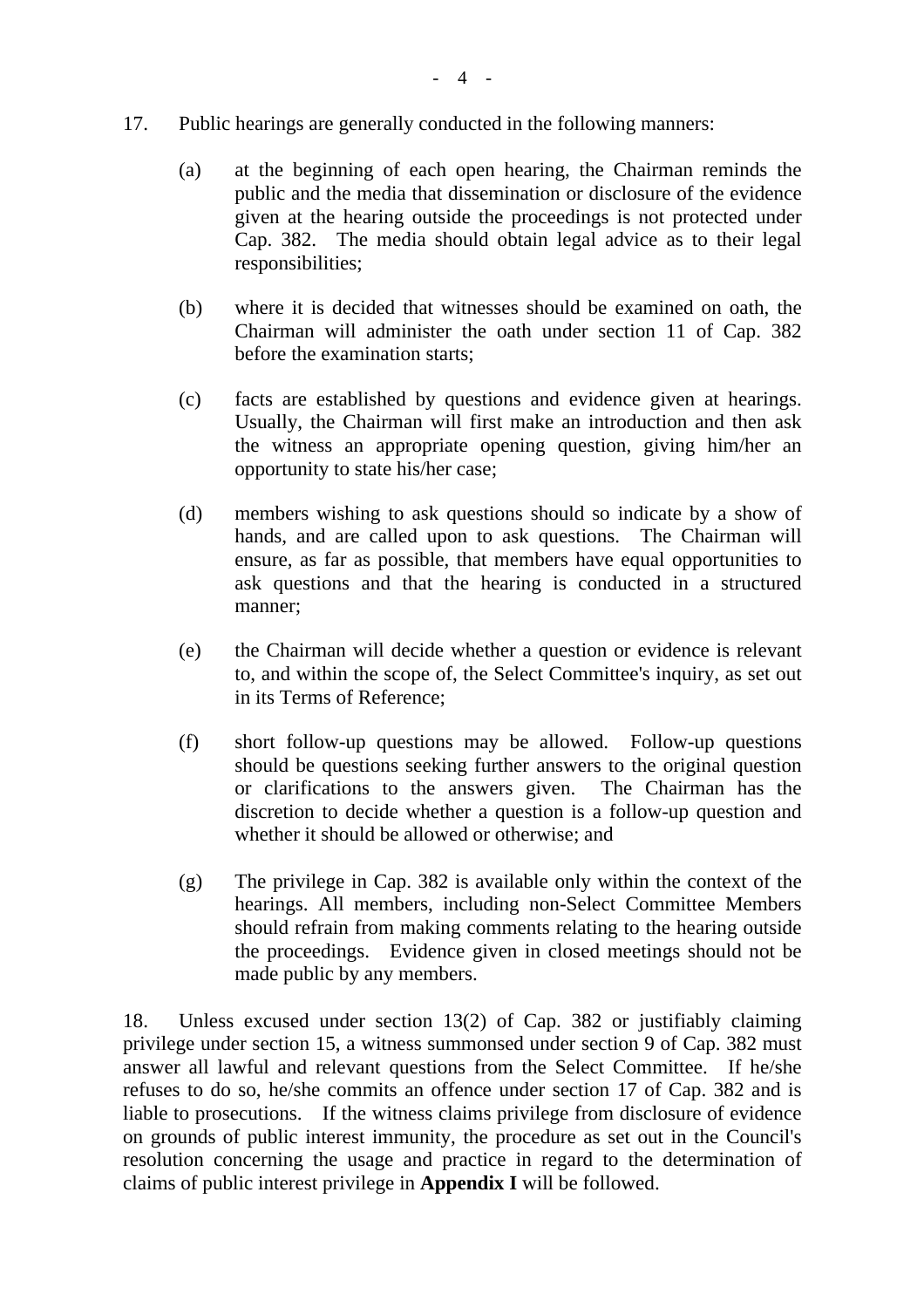19. Subject to the Select Committee's decision, witnesses attending before the Select Committee may be allowed to be accompanied by other persons, who may include legal adviser(s), to assist the witnesses concerned. However, such accompanying person(s) may not address the Select Committee.

20. Witnesses attending before the Select Committee at its hearings to give evidence or to produce any paper, book, record or document may be eligible for claiming an allowance at specified rates to recompense loss of income or expenses incurred for attending the hearings. The details are in **Appendix II**.

#### *Measures taken to avoid possible prejudice to a person's interest in pending legal proceedings*

21. In accordance with Rule 41(2) of the Rules of Procedure, a Member shall not make reference in his/her speech to a case pending in a court of law in such a way as, in the opinion of the President or the Chairman, might prejudice that case. This rule applies to the proceedings of the Select Committee by virtue of Rule 43 of the Rules of Procedure.

22. If there are pending legal proceedings arising from matters which are related to the subject of the Select Committee's inquiry, the following measures will be adopted to avoid possible prejudice to a person's interest in pending legal proceedings:

- (a) the Department of Justice will be asked to keep the Select Committee informed of the development of the criminal proceedings concerned, if any;
- (b) the Chairman would explain to each witness that the function of the Select Committee is not to adjudicate on the legal liability of any party or individual and advise him/her of the Chairman's power to disallow the making of any reference to a case pending in a court of law if such reference might, in the Chairman's opinion, prejudice the proceedings;
- (c) where it is considered necessary and justified, either on an application by a witness or on the Select Committee's own motion, the Select Committee may determine to hold closed meetings to obtain evidence from a witness;
- (d) where the Select Committee considers necessary, it will provide the Department of Justice with a copy of the draft findings and observations of the Select Committee and request it to comment whether the contents of the draft might prejudice pending criminal proceedings, if any; and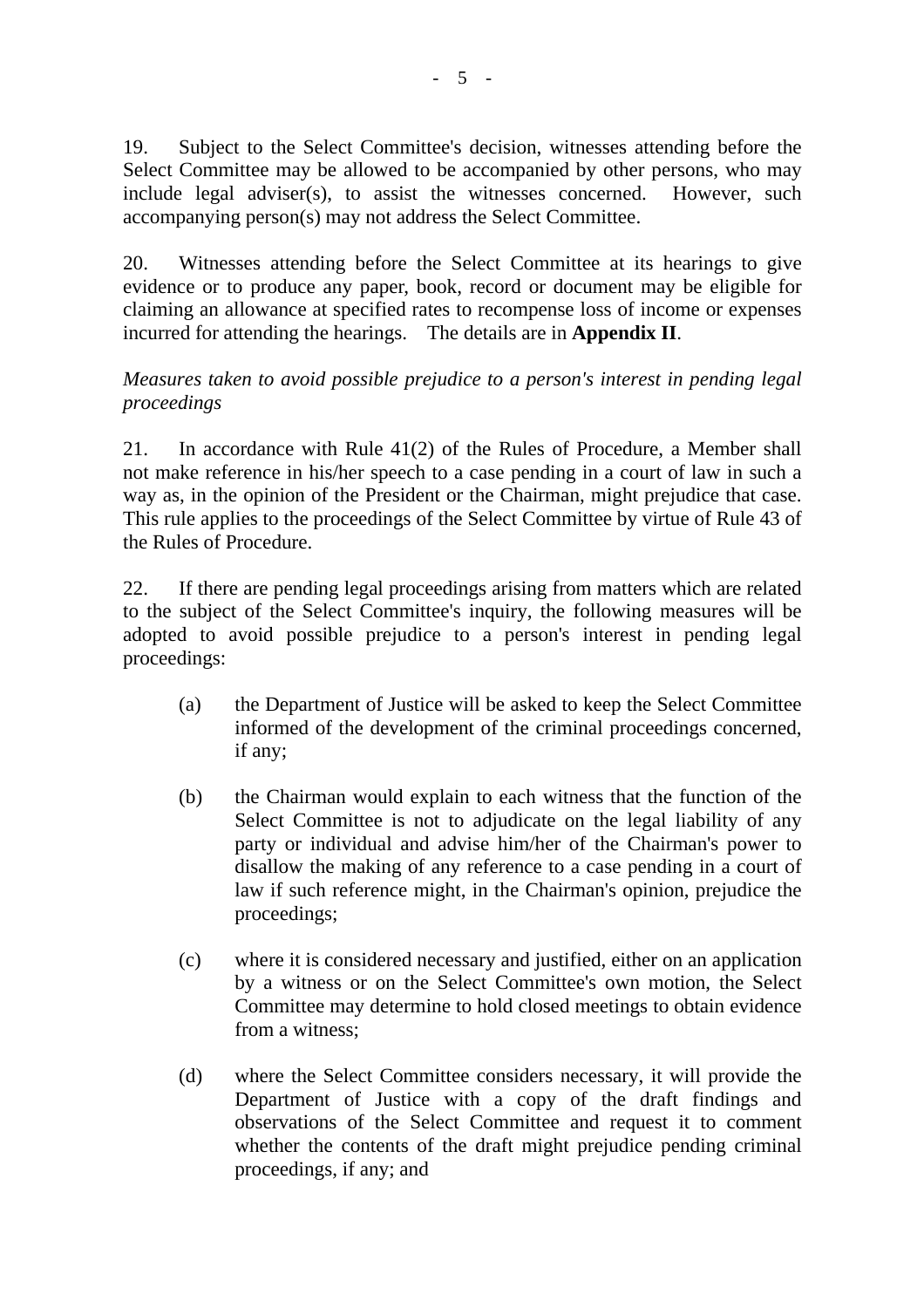- (e) the report of the Select Committee should not contain any material which might prejudice a pending criminal jury trial.
- 23. In respect of pending civil proceedings, the following principles also apply:
	- (a) references to matters awaiting adjudication in a court of law should be excluded if there is a risk that they might prejudice its adjudication;
	- (b) references referred to in (a) would include comments on, inquiry into and the making of findings on such matters;
	- (c) matters awaiting adjudication referred to in (a) would include matters in respect of which proceedings have been initiated by the filing of the appropriate documents; and
	- (d) prejudice referred to in (a) might arise from an element of explicit or implicit prejudgment in the proceedings of the Select Committee in two possible ways -
		- (i) the references might hinder the court or a judicial tribunal in reaching the right conclusion or lead it to reach other than the right conclusion; and
		- (ii) whether the court or judicial tribunal is affected in its conclusion or not, the references might amount to an effective usurpation of the judicial functions of the court or judicial tribunal.

# *Handling of requests for classifying documents as confidential*

24. If requests are made by witnesses for classifying certain information or documents as confidential, the Select Committee shall consider carefully the circumstances of each case and the justifications provided.

#### *Handling of information contained in classified documents or obtained at closed hearings*

25. In fairness to persons who have provided classified documents for the Select Committee, if information contained in such documents is to be used at a public hearing, the source of the information will only be disclosed if it is necessary to do justice to the witness or to enable him to understand a question.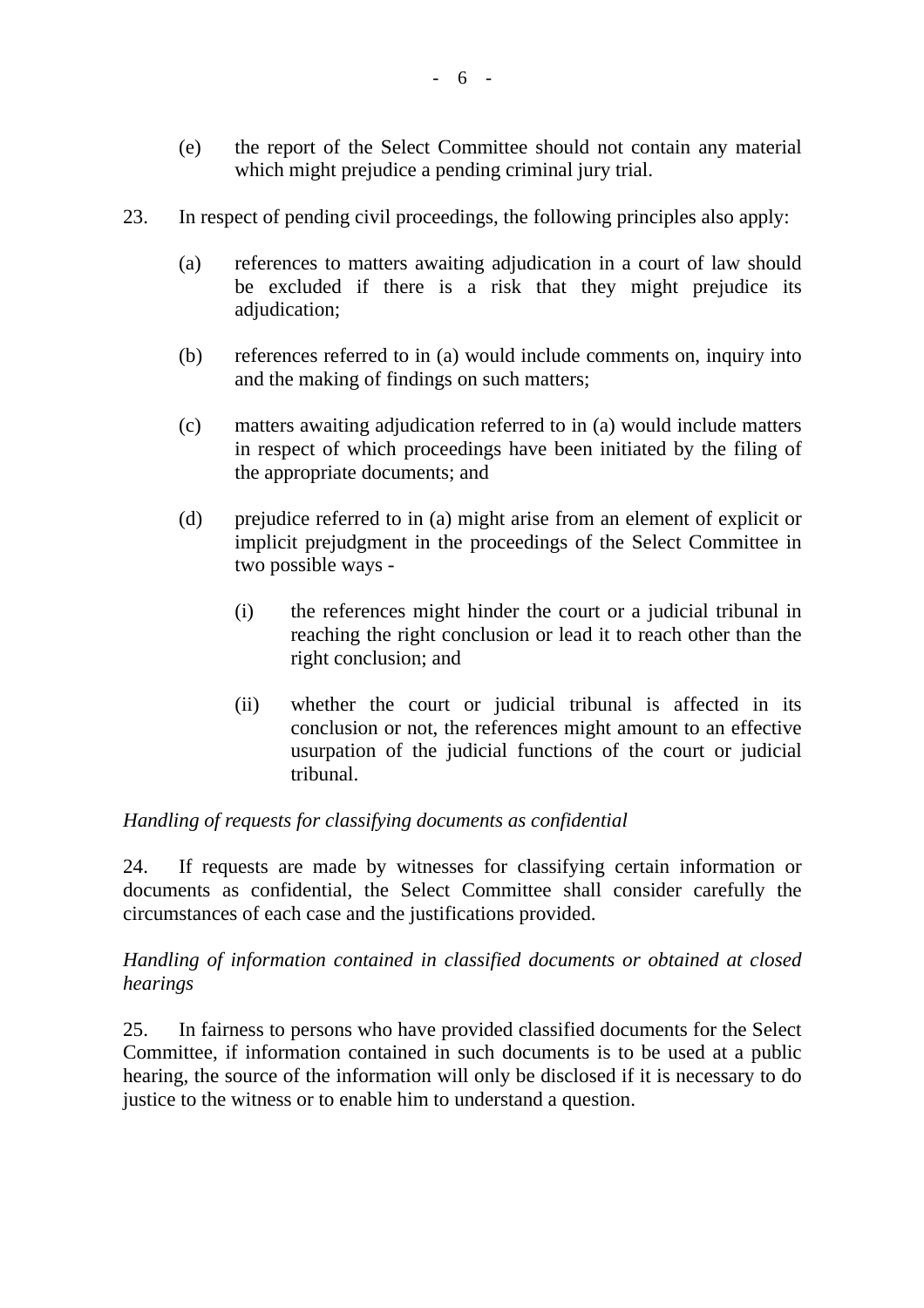26. If closed meetings are held to obtain evidence from a witness who is a party to pending legal proceedings, information obtained in these closed hearings should be used with care, and where possible, the identity of the witness who has provided the information should not be disclosed.

27. Where the Select Committee is inclined to refer to information obtained in closed hearings in the Select Committee's report, an extract of the relevant part of the report in draft form should be provided to the witness concerned for comment. The comments received will be carefully considered by the Select Committee before its report is finalized.

28. Any information obtained by way of oral evidence or in the form of documents provided at closed hearings shall not be disclosed.

# *Internal deliberations*

29. Subject to Rule 79(2) of the Rules of Procedure, the Select Committee may hold closed meetings to deliberate on procedural matters, progress of its work, the logistical arrangements for hearings, the evidence obtained, the draft report of the Select Committee and any other matters relevant to the Select Committee's work. Members including the Chairman and the Deputy Chairman should not disclose any information about the internal deliberations held or documents considered at these meetings. The Select Committee Chairman or the Deputy Chairman should be the only persons authorized to handle media enquiries.

# Handling of documents

30. All documents submitted to the Select Committee are numbered: by document and by page. Each member of the Select Committee will be given a copy of the documents produced to the Select Committee, unless advised otherwise with the consent of the Select Committee.

31. To facilitate members in perusing documents produced by the Select Committee, a room in the Legislative Council Building is reserved for keeping a complete set of documents produced to or compiled by the Select Committee. Only members of the Select Committee and the relevant staff can have access to the room. If the document is voluminous, a full copy is not issued to members of the Select Committee. Instead, members will peruse the documents which are placed inside the room. Members should not remove any paper from the room. Where a document is classified confidential, they should not make photocopy of it, in whole or in part.

# Disclosure of interests

32. Rules 83A and 84 of the Rules of Procedure relating to Members' pecuniary interest shall apply to the proceedings of the Select Committee.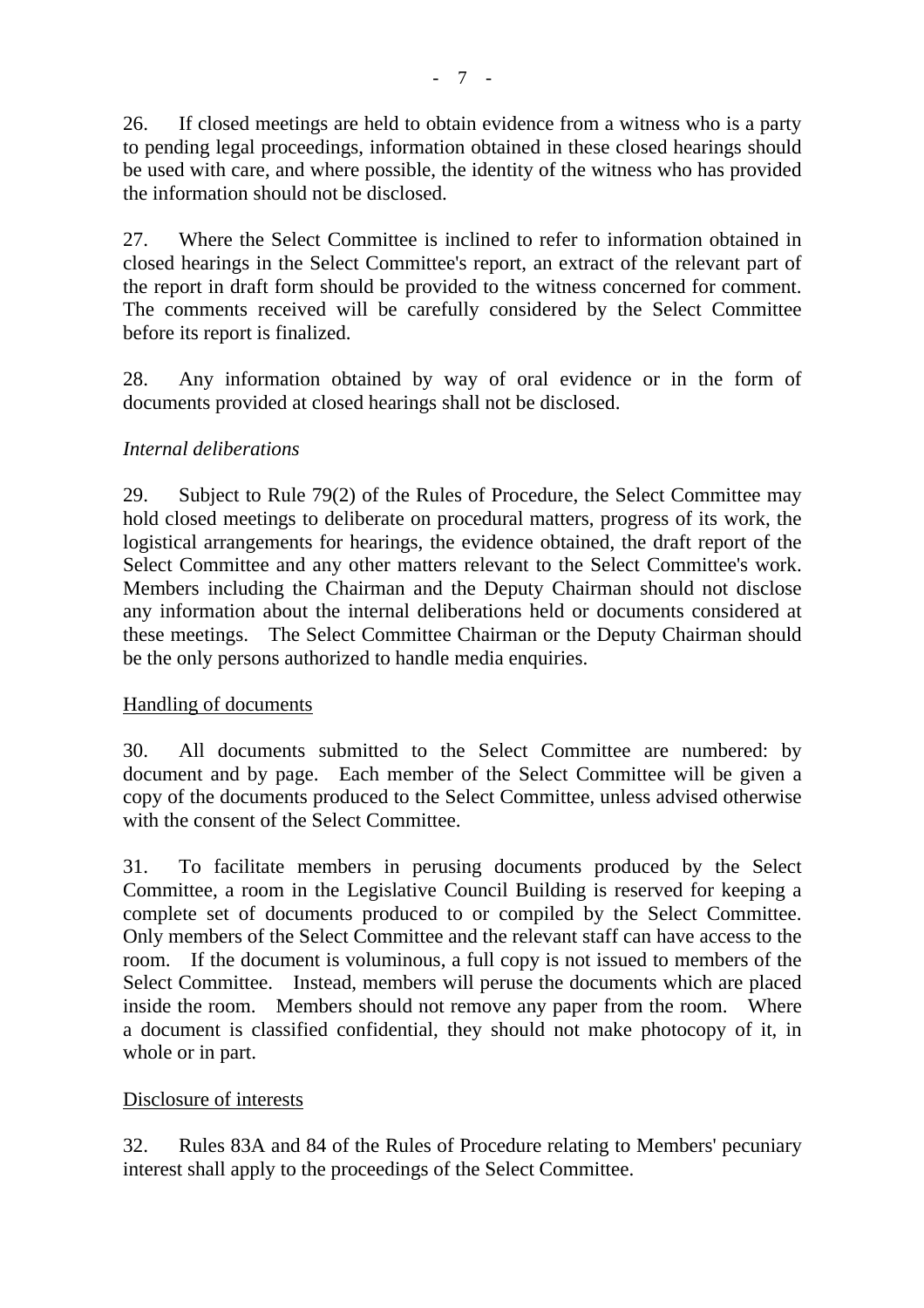33. In addition, there may be situations in which a member wishes to declare non-pecuniary interests. In such a case, he/she should write to the Chairman to declare such interests. Where appropriate, the Chairman may announce at public meetings or hearings of the Select Committee the nature of interests so declared by individual members.

# Participation of Non-Select Committee Members

34. While meetings held in public shall be attended by members of the Select Committee, non-Select Committee Members may also be in attendance at these meetings, but may not speak at the meeting. If a non-Select Committee Member wishes to direct any questions to a witness, he/she should put his/her questions in writing and pass them to the Chairman without interrupting the proceedings, and the Chairman will decide whether or not the Chairman will ask the questions.

35. Non-Select Committee Members are not allowed to be present at closed meetings of the Select Committee or at hearings held at closed meetings.

# Minutes of proceedings of the Select Committee

36. All proceedings of hearings and meetings are sound-recorded. Members of the public may obtain copies of the sound recordings of hearings and meetings held in public upon the payment of a fee.

37. Minutes of evidence, usually in the form of a verbatim transcript, are kept for each meeting at which witnesses are examined. Relevant parts of the draft transcript are forwarded to the person or body giving evidence for sight and correction, if any, before being incorporated into the minutes of evidence, subject to their signing of an undertaking that they would not make any copy of the draft and would return it to the Select Committee before a specified date. The procedures in **Appendix III**, which apply to witnesses, shall also apply to persons or bodies other than the witnesses giving evidence requesting copies of transcripts of evidence. Any person may obtain a copy of the finalized form of transcript for meetings held in public upon the payment of a fee.

38. For hearings held in closed meetings, no transcripts will be provided for any person including the witnesses concerned. All witnesses however are provided with the relevant parts of the draft transcripts of evidence for sight and correction. The undertaking they are required to sign includes an additional requirement that any part of the draft transcript in question must not be divulged.

39. For meetings not attended by any outside party, the minutes of meetings are normally presented in a condensed form, recording the Select Committee's decisions, follow-up actions required, procedural matters and declarations of interest made by members. Verbatim record of such meetings may be prepared on the direction of the Select Committee.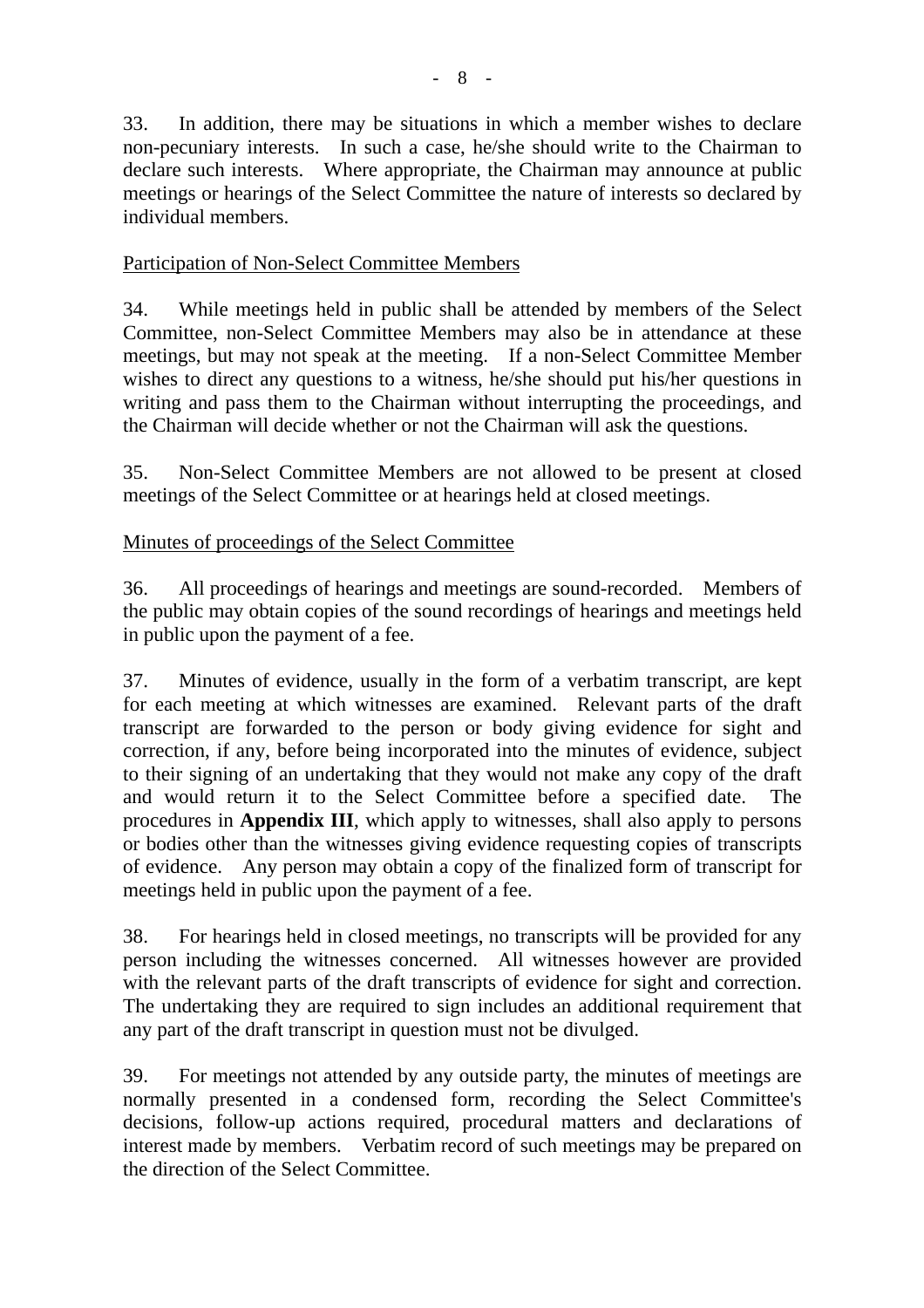Report of the Select Committee

40. The draft report of the Select Committee is considered by the Select Committee at closed meetings. In accordance with Rule 79(9) of the Rules of Procedure, the minutes of proceedings of the Select Committee record all proceedings on the consideration of the report and on every amendment proposed thereto, with a note of divisions, if divisions were taken in the Select Committee, showing the names of members voting in the division or declining to vote.

41. In order to ensure that the procedure is fair and seen to be fair to people whose interests or reputations may be affected by its proceedings, any party, person or organization against whom adverse comments are intended to be made in the Select Committee's report will be given an opportunity to comment on relevant parts of the draft findings and observations of its report. The comments received will be carefully considered by the Select Committee before its report is finalized.

42. In accordance with Rule 79(10) of the Rules of Procedure, a report of the Select Committee, with the minutes of proceedings and the minutes of evidence, if evidence was taken, shall be laid on the Table of the Council by the Chairman of the Select Committee.

#### Premature publication of evidence

43. In accordance with Rule 81 of the Rules of Procedure, the evidence taken before the Select Committee and documents presented to it shall not, except in the case of its meetings held in public, be published by a member of the Select Committee or by any other person before the Select Committee has presented its report to the Council. Any member of the Select Committee who fails to comply with this Rule may be admonished or reprimanded by the Council on a motion to that effect.

Council Business Division 2 Legislative Council Secretariat 30 May 2009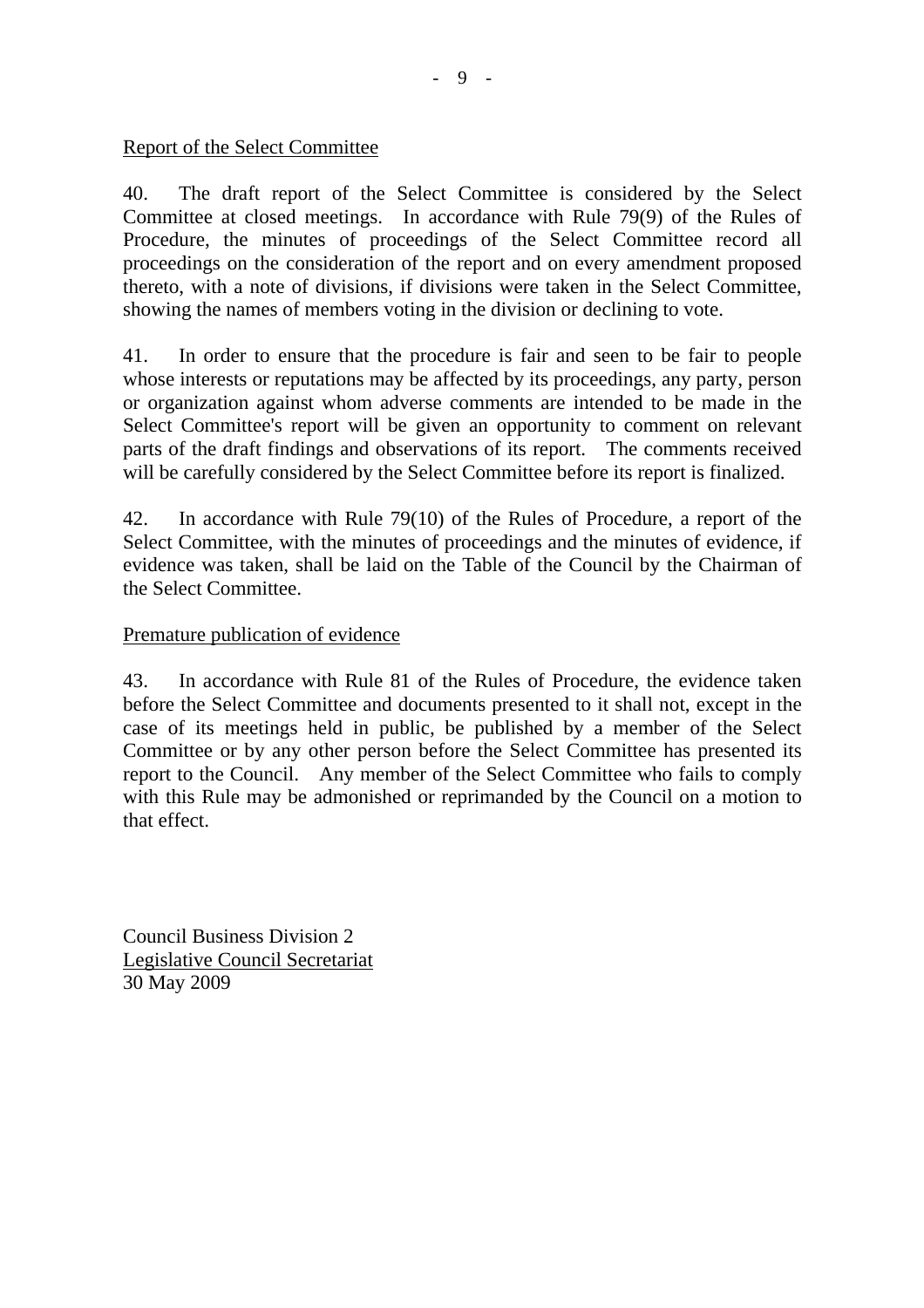#### **Resolution under Legislative Council (Powers and Privileges) Ordinance passed on 25 May 1994 and amended on 20 November 1996 and further amended on 16 April 1997**

That with effect from 25 May 1994 the usage and practice in regard to the determination of claims of "public interest privilege" made by persons appearing before a committee of the Council shall be as set out in the Schedule annexed to this Resolution.

1. In this Schedule –

"relevant body", (有關方面) in relation to a committee before which a witness is attending to give evidence or to produce any paper, book, record or document, means -

- (a) the chairman and deputy chairman of the committee, where both are present (and references to the delivering of the opinion of the relevant body shall be taken to mean the opinion of the chairman where the chairman and deputy chairman disagree);
- (b) the chairman alone where the deputy chairman is absent;
- (c) the deputy chairman alone where the chairman is absent; or
- (d) where both the chairman and deputy chairman are absent, the member elected to act as chairman during such absence.

"witness" (證人) means -

- (a) a person lawfully ordered to attend to give evidence or to produce any paper, book, record or document before a committee; and
- (b) any public officer designated by the Governor under section  $8A(2)(b)$ of the Legislative Council (Powers and Privileges) Ordinance (Cap. 382) for the purpose of attending sittings of a committee.

2. If, at a public sitting of a committee, a witness refuses to answer publicly or privately any question that may be put to him, or to produce any paper, book, record or document, and claims privilege on the ground that the giving of the answer or the production of the paper, book, record or document would be contrary to the public interest the following procedure will apply -

(1) The chairman shall inform the witness that he may explain his reasons in confidence to the relevant body and that the relevant body will then deliver an opinion to the committee without disclosure of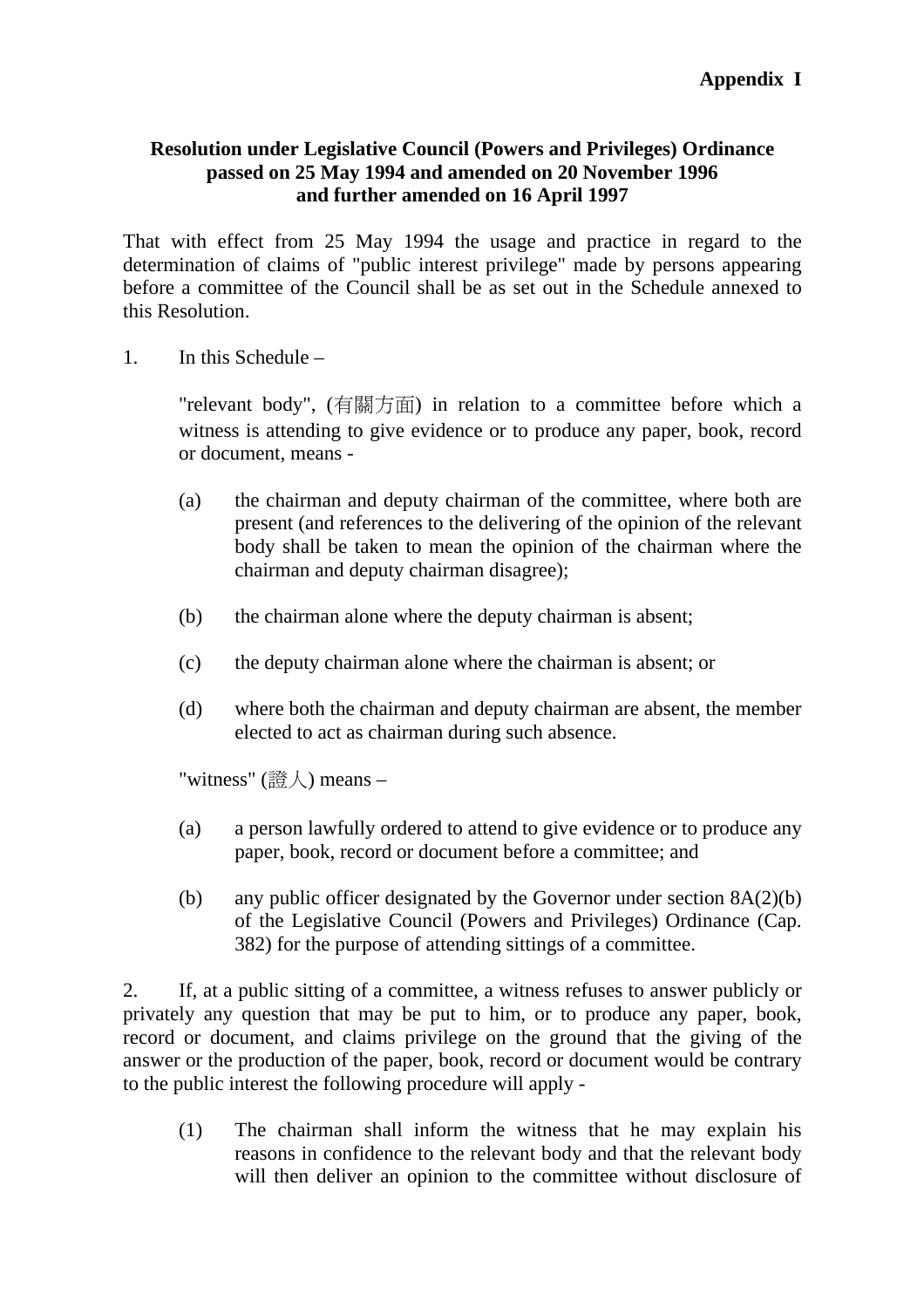any information or paper, book, record or document claimed by the witness to be privileged from disclosure.

- (2) If the witness agrees to explain his reasons to the relevant body the relevant body shall make arrangements to consider the reasons and deliver its opinion to the committee.
- (3) If the relevant body delivers its opinion that the claim of privilege by the witness is justified in respect of an answer to a question or the production of any paper, book, record or document the committee shall excuse the answering of such question or the production of such paper, book, record or document.
- (4) If the relevant body delivers its opinion that the claim of privilege by the witness is not justified in respect of any answer to a question or the production of any paper, book, record or document the committee may order the answering or production thereof.
- (5) If the witness continues to refuse to answer any question or produce any paper, book, record or document the committee may take such action within its powers as it considers appropriate.
- (6) If the witness does not agree to explain his reasons to the relevant body under subparagraph (2) the committee may take such action within its powers as it considers appropriate.

3. If, at a public sitting of a committee, a witness refuses to answer in public any question that may be put to him, or to produce in public any paper, book, record or document on the ground of public interest privilege, but requests to answer such question or produce such paper, book, record or document at a private sitting of the committee, the following procedure will apply -

- (1) The committee will deliberate in private whether to agree to the request by the witness.
- (2) The decision of the committee will be taken by formal vote.
- (3) If the committee decides to agree to the request by the witness no answer given by the witness at a private sitting nor any paper, book, record or document produced by him thereat shall be made public unless the committee decides during the private sitting that the request by the witness for confidentiality is not justified. Before reaching such a decision the committee shall give the witness an opportunity to state the grounds upon which he claims public interest privilege in respect of the particular answer or paper, book, record or document.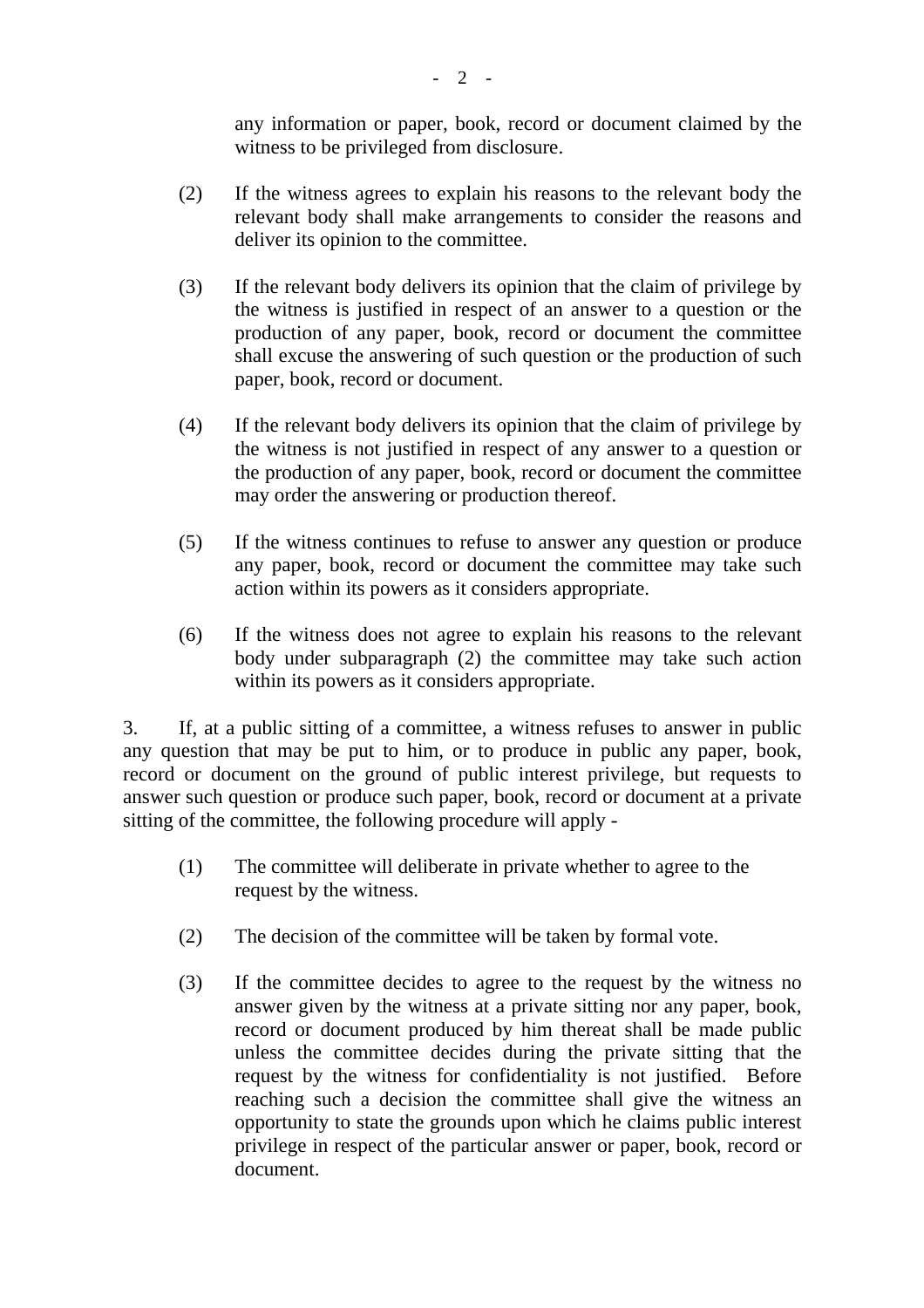#### **Allowance for witnesses**

 The following shall apply to the provision of an allowance ("the allowance") for witnesses attending before the Select Committee to Inquire into Matters relating to the Post-service Work of Mr LEUNG Chin-man at its hearings to give evidence and/or to produce documents -

#### I. Eligibility

- (a) Subject to (c) below, the allowance is payable to witnesses attending before the Select Committee at its hearings, whether or not they have the opportunity to give evidence at the particular hearings.
- (b) Witnesses who are ex-civil servants and have ceased active service with the Government and left the Government on expiry of their final leave will be eligible for the allowance.
- (c) The allowance is not payable to public officers<sup>1</sup> or persons in the service or employment of statutory bodies or other organizations which are funded by public money for attending the Select Committee's hearings in the course of their duties.

#### II. Rates

The allowance payable shall be a sum not exceeding \$180 for each attendance at a hearing of the Select Committee not exceeding four hours, and a sum not exceeding \$360 for each attendance exceeding four hours.

#### III. Application procedure

Eligible witnesses may submit to the Clerk to the Select Committee claims for payment of the allowance no later than 14 days from the date of the hearings attended by the witnesses by completing the prescribed form.

 $\overline{a}$ 1 The term "public officer" is defined in section 3 of the Interpretation and General Clauses Ordinance (Cap. 1) to mean any person holding an office of emolument under the Government, whether such office be permanent or temporary.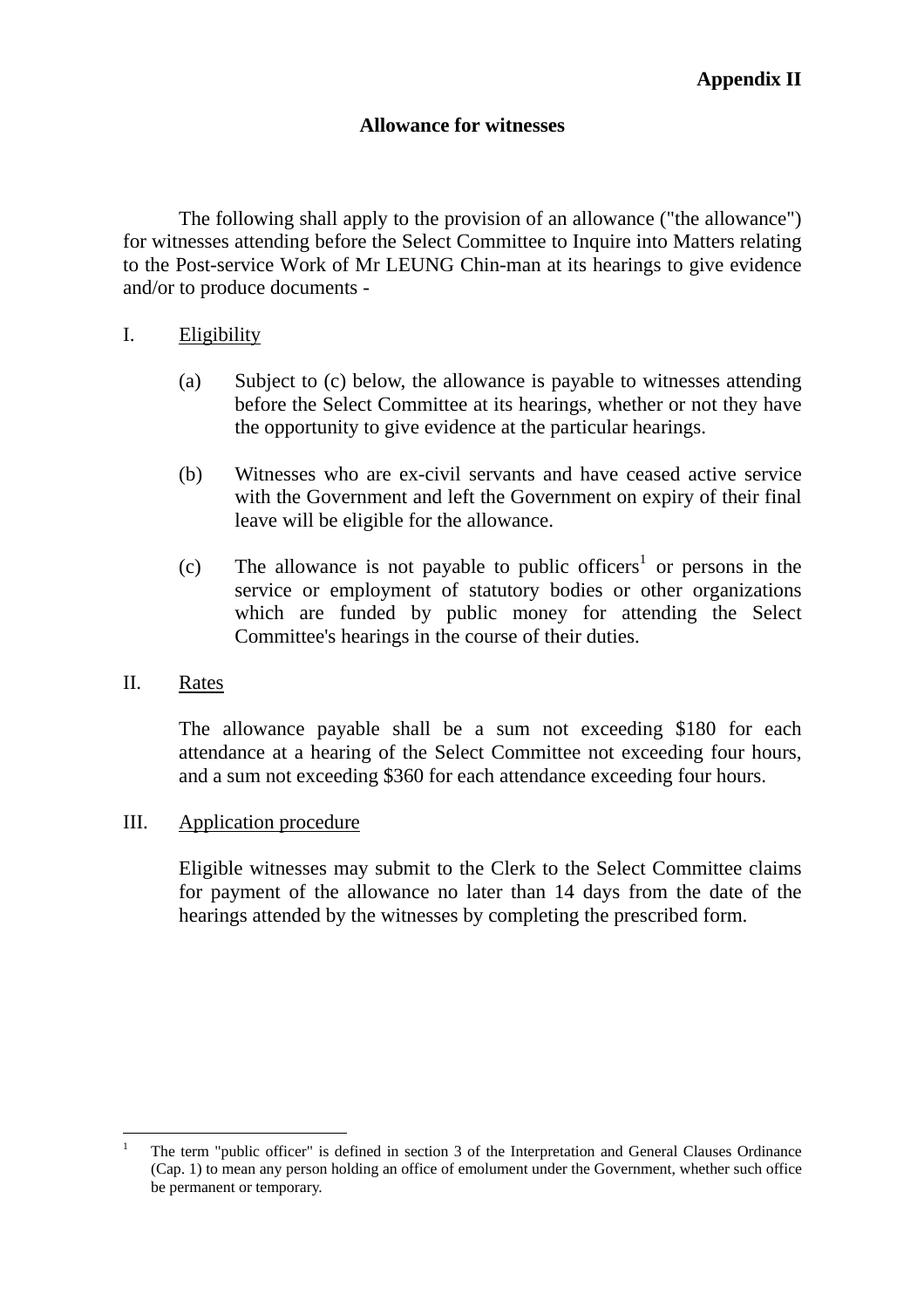# **Legislative Council Secretariat**

**Application form for payment of allowance for witness** 

\*Please complete in BLOCK letters using black or blue pen

| <b>Part I: Personal details</b>                                                                                                                                                                                                                                                                                                                  |      |                                                                 |                    |                                                               |                                                                                                                      |  |
|--------------------------------------------------------------------------------------------------------------------------------------------------------------------------------------------------------------------------------------------------------------------------------------------------------------------------------------------------|------|-----------------------------------------------------------------|--------------------|---------------------------------------------------------------|----------------------------------------------------------------------------------------------------------------------|--|
| <b>Surname</b>                                                                                                                                                                                                                                                                                                                                   |      |                                                                 | <b>Given names</b> |                                                               |                                                                                                                      |  |
| Home/Correspondence<br><b>Address</b>                                                                                                                                                                                                                                                                                                            |      |                                                                 |                    |                                                               |                                                                                                                      |  |
| Contact telephone no.                                                                                                                                                                                                                                                                                                                            |      |                                                                 |                    |                                                               |                                                                                                                      |  |
| <b>Part II : Hearing details</b>                                                                                                                                                                                                                                                                                                                 |      |                                                                 |                    |                                                               |                                                                                                                      |  |
| <b>Name of Committee</b>                                                                                                                                                                                                                                                                                                                         |      |                                                                 |                    |                                                               |                                                                                                                      |  |
| Date of hearing(s)                                                                                                                                                                                                                                                                                                                               |      | <b>Starting time of attendance</b><br>required by the Committee |                    | <b>Ending time of attendance</b><br>required by the Committee |                                                                                                                      |  |
|                                                                                                                                                                                                                                                                                                                                                  |      |                                                                 |                    |                                                               |                                                                                                                      |  |
|                                                                                                                                                                                                                                                                                                                                                  |      |                                                                 |                    |                                                               |                                                                                                                      |  |
|                                                                                                                                                                                                                                                                                                                                                  |      |                                                                 |                    |                                                               |                                                                                                                      |  |
| (Please use separate sheet(s) if space is not sufficient)                                                                                                                                                                                                                                                                                        |      |                                                                 |                    |                                                               |                                                                                                                      |  |
| <b>Declaration of Applicant:</b><br>I hereby apply for the payment of allowance for witness in respect of the above hearings which I have attended/been<br>ordered to attend. I understand that any allowance so approved will be payable by cheque in my name and the cheque<br>will be sent to my home/correspondence address as stated above. |      |                                                                 |                    |                                                               |                                                                                                                      |  |
| Signature                                                                                                                                                                                                                                                                                                                                        |      |                                                                 |                    | Date                                                          |                                                                                                                      |  |
| For Official use only                                                                                                                                                                                                                                                                                                                            |      |                                                                 |                    |                                                               |                                                                                                                      |  |
| Part III<br>(To be completed by Secretariat officers of the relevant<br>Committee)                                                                                                                                                                                                                                                               |      |                                                                 |                    | <b>Part IV</b> (To be completed by Accounts Office)           |                                                                                                                      |  |
| Total amount to be paid                                                                                                                                                                                                                                                                                                                          | \$   |                                                                 |                    |                                                               |                                                                                                                      |  |
| Checked by:                                                                                                                                                                                                                                                                                                                                      |      | Approved by:                                                    | Payment made on    |                                                               | <u> 1980 - Jan Barat, prima a popular popular popular popular popular popular popular popular popular popular po</u> |  |
| Signature/Title                                                                                                                                                                                                                                                                                                                                  |      | Signature/Title                                                 |                    | Charged to cost center of                                     |                                                                                                                      |  |
| Date                                                                                                                                                                                                                                                                                                                                             | Date |                                                                 | Signature          | Post $\qquad \qquad$                                          | Date                                                                                                                 |  |
|                                                                                                                                                                                                                                                                                                                                                  |      |                                                                 |                    |                                                               |                                                                                                                      |  |

Notes:

- (i) A claim must be made within 14 days from the date of a hearing attended by a witness.
- (ii) The witness allowance payable shall be \$180 for each attendance at a hearing not exceeding four hours, and \$360 for each attendance exceeding four hours.